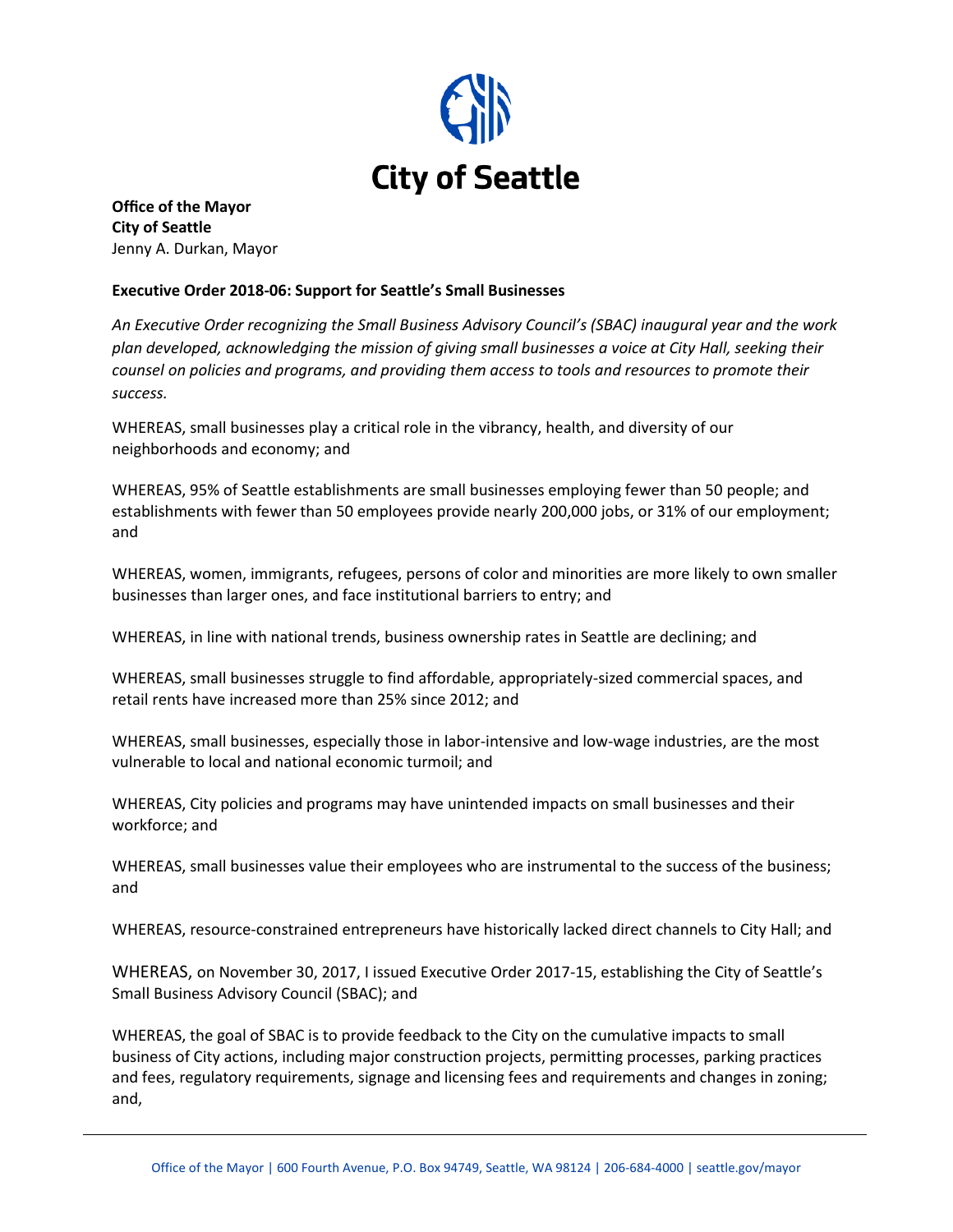WHEREAS, SBAC's role is also to provide a better understanding of the obstacles small businesses face and identify the resources, tools, and programs they need to be successful; and

WHEREAS, SBAC provided policy recommendations and identified policy options that they would like the City to pursue to improve the environment for small businesses in the City of Seattle.

Now, THEREFORE, I, Jenny A. Durkan, Mayor of Seattle, hereby order:

- 1) The City Budget Office, with support from the Department of Finance and Administrative Services and the Office of Economic Development, shall lead a study of taxes and fees that apply to small businesses in Seattle with the goal of 1) looking for ways to reduce the cumulative impact of fees; 2) examining the feasibility of providing small businesses with some financial relief from the City's business and occupation (B&O) tax; and 3) identifying issues and recommending steps the city can take to support the employees that are vital to the success of every business. Qualifying businesses must demonstrate a commitment to hiring local diverse talent and adhere to labor standards.
- 2) The Office of Economic Development (OED) will conduct a feasibility study on establishing a program to connect small businesses to trained Seattle youth seeking employment and adults seeking career development and retraining programs. The study will focus on, but not be limited to, small businesses in the hospitality, manufacturing, maritime, health care and technology sectors. The study will address eligibility requirements, training resources, and participation incentives for businesses.
- 3) The City will immediately re-establish the Citywide Business Advocacy Team (CBAT) to reduce "red tape," increase support for workers, and help Seattle small businesses navigate government. Led by OED, membership will consist of:
	- a. Deputy director-level participants from the following offices and departments: Office of Economic Development, Office of Labor Standards, the Office for Civil Rights, Office of Planning and Community Development, Seattle Department of Construction and Inspections, Seattle Department of Transportation, Seattle Public Utilities, Seattle City Light, Department of Finance and Administrative Services, Department of Neighborhoods, and Innovation and Performance. The Seattle Police Department and Seattle Fire Department will participate on a per issue basis.

The mission of CBAT will be to: 1) solve problems for small businesses; 2) advise small businesses on how to support their workforce and comply with labor standards; 3) track consistent trends in small business challenges; and 4) design and implement innovations to City processes, practices, and policies to address these persistent challenges. A CBAT representative will attend Small Business Advisory Council meetings and CBAT will provide an annual report to the Mayor, City Council, and Small Business Advisory Council regarding small business issues addressed and recommendations for regulatory and policy changes, and the impacts of these changes.